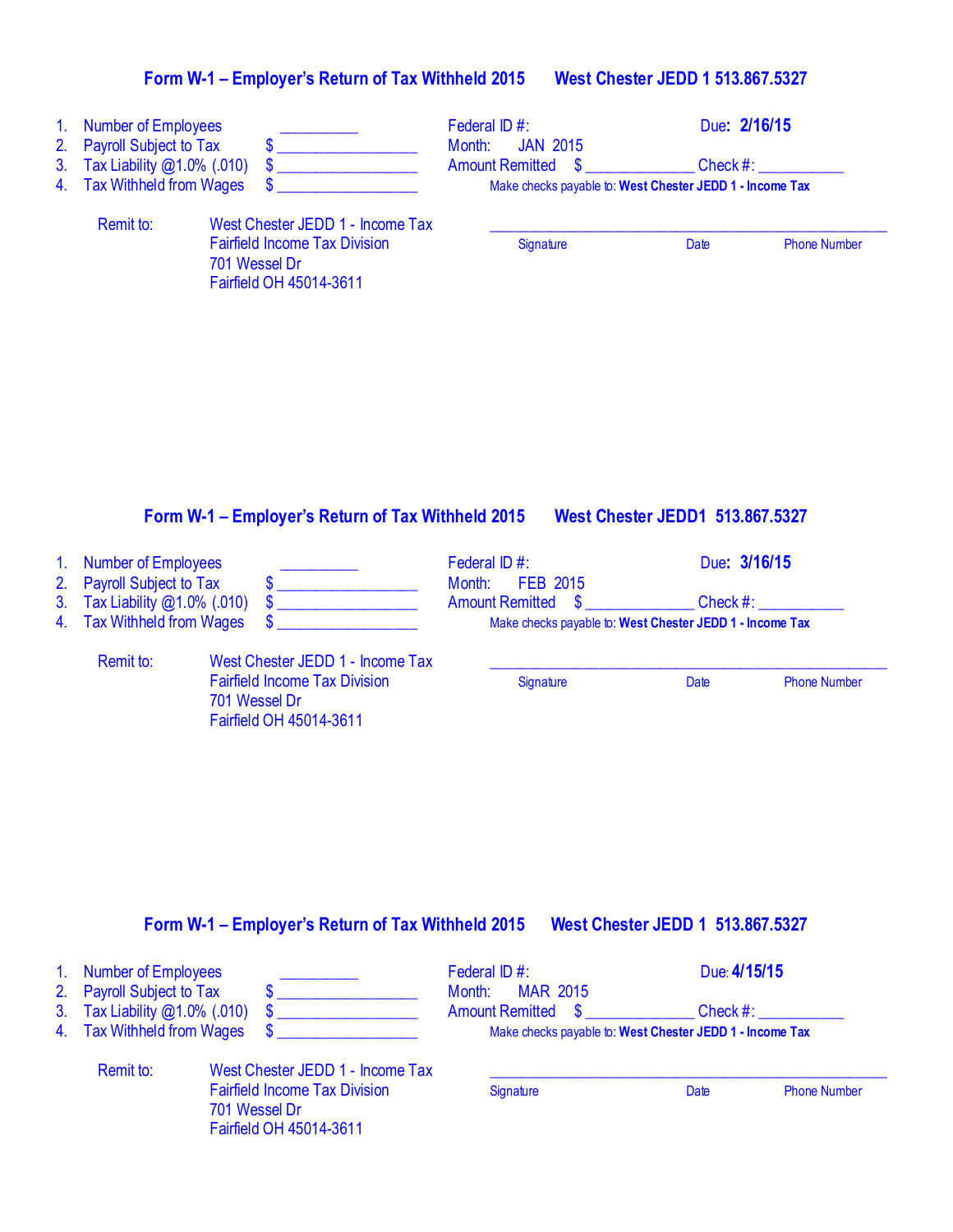| 1.<br>2.<br>3.<br>4. | <b>Number of Employees</b><br><b>Payroll Subject to Tax</b><br>Tax Liability @1.0% (.010)<br><b>Tax Withheld from Wages</b>              | \$<br>\$                                                                                                                                                                  | Federal ID #:<br>Month:<br><b>APR 2015</b><br><b>Amount Remitted</b><br>$\boldsymbol{\mathsf{S}}$ | Due: 5/15/15<br>Check $#$ :<br>Make checks payable to: West Chester JEDD 1 - Income Tax                                |  |
|----------------------|------------------------------------------------------------------------------------------------------------------------------------------|---------------------------------------------------------------------------------------------------------------------------------------------------------------------------|---------------------------------------------------------------------------------------------------|------------------------------------------------------------------------------------------------------------------------|--|
|                      | Remit to:                                                                                                                                | West Chester JEDD 1 - Income Tax<br><b>Fairfield Income Tax Division</b><br>701 Wessel Dr<br>Fairfield OH 45014-3611<br>Form W-1 - Employer's Return of Tax Withheld 2015 | Signature                                                                                         | <b>Phone Number</b><br><b>Date</b><br><b>West Chester JEDD1 513.867.5327</b>                                           |  |
| 1.<br>2.<br>3.<br>4. | <b>Number of Employees</b><br><b>Payroll Subject to Tax</b><br>Tax Liability @1.0% (.010)<br><b>Tax Withheld from Wages</b><br>Remit to: | $\mathbf{\$}$<br>\$<br>\$<br>West Chester JEDD 1 - Income Tax<br><b>Fairfield Income Tax Division</b><br>701 Wessel Dr<br>Fairfield OH 45014-3611                         | Federal ID#:<br>Month:<br><b>MAY 2015</b><br><b>Amount Remitted</b><br>\$<br>Signature            | Due: 6/15/15<br>Check $#$ :<br>Make checks payable to: West Chester JEDD 1 - Income Tax<br><b>Phone Number</b><br>Date |  |

# **Form W-1 – Employer's Return of Tax Withheld 2015 West Chester JEDD 1 513.867.5327**

| 1. Number of Employees        |                                      | Federal ID $#$ :                                         | Due: 7/15/15 |                     |  |
|-------------------------------|--------------------------------------|----------------------------------------------------------|--------------|---------------------|--|
| 2. Payroll Subject to Tax     |                                      | <b>Month: JUN 2015</b>                                   |              |                     |  |
| 3. Tax Liability @1.0% (.010) |                                      | <b>Amount Remitted \$</b>                                | Check #:     |                     |  |
| 4. Tax Withheld from Wages    |                                      | Make checks payable to: West Chester JEDD 1 - Income Tax |              |                     |  |
| Remit to:                     | West Chester JEDD 1 - Income Tax     |                                                          |              |                     |  |
|                               | <b>Fairfield Income Tax Division</b> | Signature                                                | Date         | <b>Phone Number</b> |  |
|                               | 701 Wessel Dr                        |                                                          |              |                     |  |

Fairfield OH 45014-3611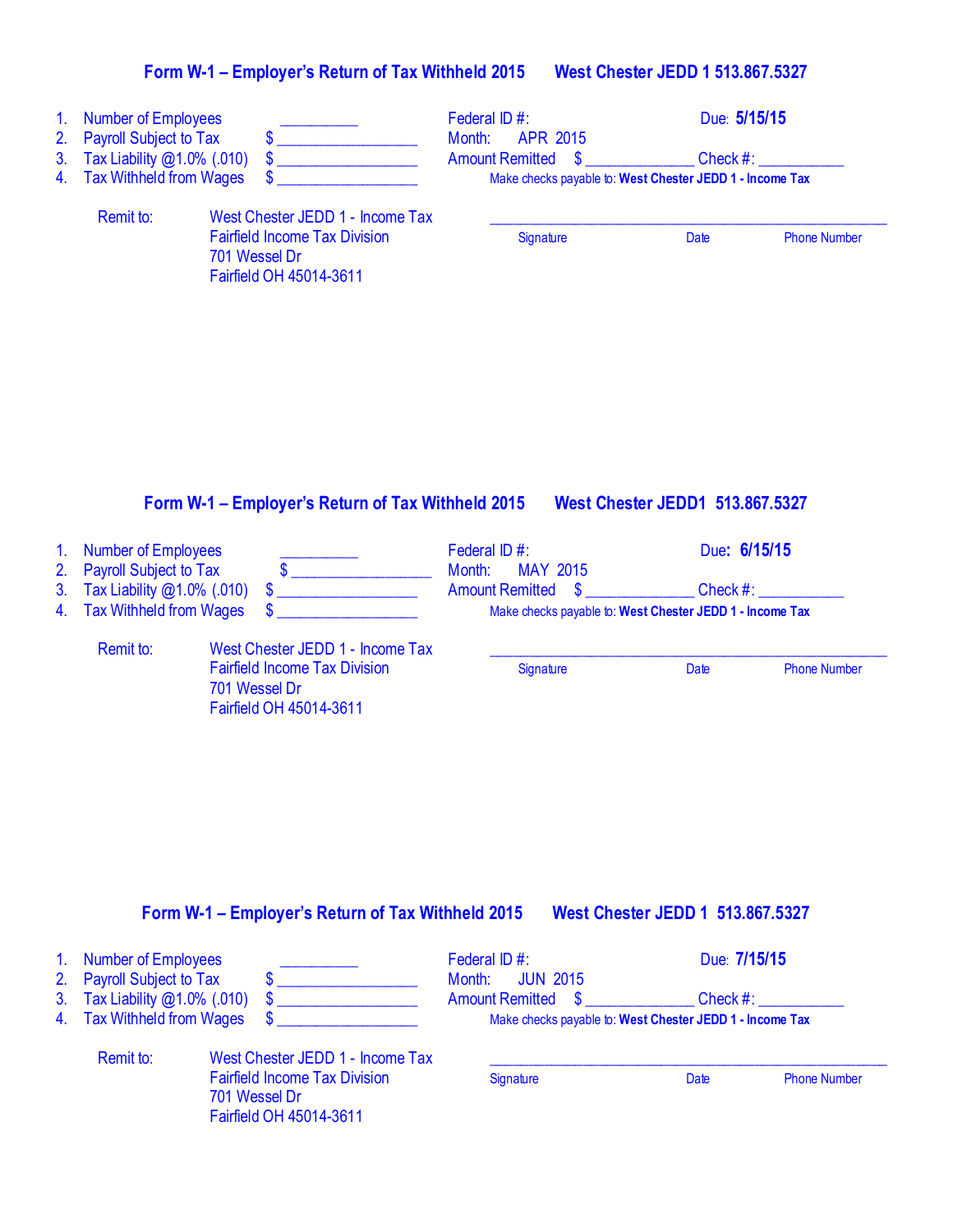| 1 <sub>1</sub><br>2.<br>3 <sub>1</sub><br>4. | <b>Number of Employees</b><br><b>Payroll Subject to Tax</b><br>Tax Liability @1.0% (.010)<br><b>Tax Withheld from Wages</b> |                                                                                                                      | Federal ID #:<br>Month:<br><b>JUL 2015</b><br><b>Amount Remitted</b><br>$\boldsymbol{\mathsf{s}}$<br>Make checks payable to: West Chester JEDD 1 - Income Tax | Due: 8/17/15<br>Check $#:$             |
|----------------------------------------------|-----------------------------------------------------------------------------------------------------------------------------|----------------------------------------------------------------------------------------------------------------------|---------------------------------------------------------------------------------------------------------------------------------------------------------------|----------------------------------------|
|                                              | Remit to:                                                                                                                   | West Chester JEDD 1 - Income Tax<br><b>Fairfield Income Tax Division</b><br>701 Wessel Dr<br>Fairfield OH 45014-3611 | Signature                                                                                                                                                     | <b>Date</b><br><b>Phone Number</b>     |
|                                              |                                                                                                                             |                                                                                                                      |                                                                                                                                                               |                                        |
|                                              |                                                                                                                             | Form W-1 - Employer's Return of Tax Withheld 2015                                                                    |                                                                                                                                                               | <b>West Chester JEDD1 513.867.5327</b> |
| 1 <sub>1</sub><br>2.<br>3.                   | <b>Number of Employees</b><br><b>Payroll Subject to Tax</b><br>Tax Liability @1.0% (.010)                                   | \$                                                                                                                   | Federal ID #:<br>Month:<br><b>AUG 2015</b><br><b>Amount Remitted</b><br>$\boldsymbol{\mathsf{S}}$                                                             | Due: 9/15/15<br>Check #:               |
| 4.                                           | Tax Withheld from Wages<br>Ramit to:                                                                                        | Mest Chester JEDD 1 - Income Tay                                                                                     | Make checks payable to: West Chester JEDD 1 - Income Tax                                                                                                      |                                        |

Remit to: West Chester JEDD 1 - Income Tax Fairfield Income Tax Division Signature Signature Date Phone Number 701 Wessel Dr Fairfield OH 45014-3611

#### **Form W-1 – Employer's Return of Tax Withheld 2015 West Chester JEDD 1 513.867.5327**

| 1. Number of Employees<br>2. Payroll Subject to Tax         |                                                                                                                      | Federal ID $#$ :<br><b>SEP 2015</b><br>Month:                                         |      | Due: 10/15/15       |  |
|-------------------------------------------------------------|----------------------------------------------------------------------------------------------------------------------|---------------------------------------------------------------------------------------|------|---------------------|--|
| 3. Tax Liability @1.0% (.010)<br>4. Tax Withheld from Wages |                                                                                                                      | <b>Amount Remitted \$</b><br>Make checks payable to: West Chester JEDD 1 - Income Tax |      | Check #:            |  |
| Remit to:                                                   | West Chester JEDD 1 - Income Tax<br><b>Fairfield Income Tax Division</b><br>701 Wessel Dr<br>Fairfield OH 45014-3611 | Signature                                                                             | Date | <b>Phone Number</b> |  |